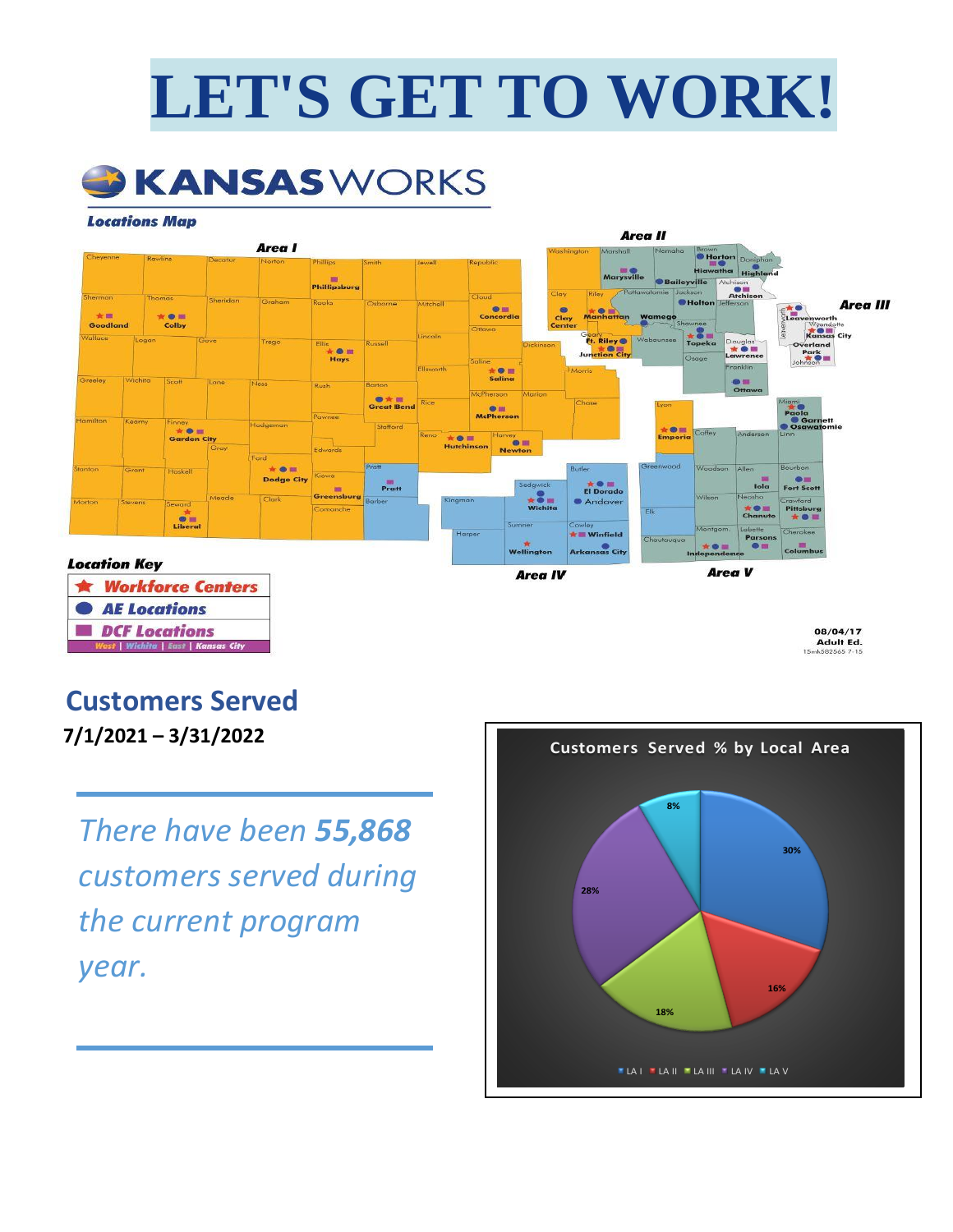## **FEDERAL WIOA PERFORMANCE MEASURES**

### **PY 2021 (July 1, 2021 – Mar 31, 2022)**

|                                          | Local Area I Performance Through PY 2021   |                   |                |                                |
|------------------------------------------|--------------------------------------------|-------------------|----------------|--------------------------------|
| <b>Indicator / Program</b>               | Title I                                    | <b>Title I DW</b> | <b>Title I</b> | <b>Average Indicator Score</b> |
| <b>Employment 2nd Quarter After Exit</b> | 114.04%                                    | 110.19%           | 116.15%        | 113.46%                        |
| Employment 4th Quarter After Exit        | 118.24%                                    | 99.46%            | 116.29%        | 111.33%                        |
| Median Earning 2nd Quarter After Ex      | 120.03%                                    | 106.72%           | 88.74%         | 105.16%                        |
| <b>Credential Attainment Rate</b>        | 68.84%                                     | 63.61%            | 79.34%         | 70.60%                         |
| <b>Average Program Score</b>             | 105.29%                                    | 95.00%            | 100.13%        |                                |
|                                          | Local Area II Performance Through PY 2021  |                   |                |                                |
| <b>Indicator / Program</b>               | Title I                                    | <b>Title I DW</b> | Title I        | <b>Average Indicator Score</b> |
| <b>Employment 2nd Quarter After Exit</b> | 111.34%                                    | #DIV/0!           | 75.64%         | 93.49%                         |
| Employment 4th Quarter After Exit        | 102.07%                                    | #DIV/0!           | 94.38%         | 98.23%                         |
| Median Earning 2nd Quarter After Ex      | 165.34%                                    | #DIV/0!           | 66.65%         | 116.00%                        |
| <b>Credential Attainment Rate</b>        | 116.70%                                    | #DIV/0!           | 91.26%         | 103.98%                        |
| <b>Average Program Score</b>             | 123.86%                                    | #DIV/0!           | 81.98%         |                                |
|                                          | Local Area III Performance Through PY 2021 |                   |                |                                |
| <b>Indicator / Program</b>               | <b>Adults</b>                              | <b>Title I DW</b> | Youth          | <b>Average Indicator Score</b> |
| <b>Employment 2nd Quarter After Exit</b> | 94.13%                                     | 82.64%            | 103.45%        | 93.41%                         |
| Employment 4th Quarter After Exit        | 95.89%                                     | 92.43%            | 102.04%        | 96.79%                         |
| Median Earning 2nd Quarter After Ex      | 108.35%                                    | 95.34%            | 50.55%         | 84.75%                         |
| <b>Credential Attainment Rate</b>        | 116.06%                                    | 101.78%           | 88.28%         | 102.04%                        |
| <b>Average Program Score</b>             | 103.61%                                    | 93.05%            | 86.08%         |                                |
|                                          | Local Area IV Performance PY 2021          |                   |                |                                |
| Indicator / Program                      | Title I                                    | <b>Title I DW</b> | Title I        | <b>Average Indicator Score</b> |
| <b>Employment 2nd Quarter After Exit</b> | 92.75%                                     | 93.43%            | 116.71%        | 100.97%                        |
| Employment 4th Quarter After Exit        | 87.52%                                     | 91.42%            | 108.54%        | 95.83%                         |
| Median Earning 2nd Quarter After Ex      | 125.69%                                    | 96.93%            | 108.45%        | 110.36%                        |
| <b>Credential Attainment Rate</b>        | 102.77%                                    | 50.12%            | 169.49%        | 107.46%                        |
| <b>Average Program Score</b>             | 102.18%                                    | 82.97%            | 125.80%        |                                |
|                                          | <b>Local Area V Performance PY 2021</b>    |                   |                |                                |
| Indicator / Program                      | <b>Title I</b>                             | Title I DW        | <b>Title I</b> | <b>Average Indicator Score</b> |
| <b>Employment 2nd Quarter After Exit</b> | 101.16%                                    | 106.06%           | 89.25%         | 98.82%                         |
| Employment 4th Quarter After Exit        | 102.07%                                    | 103.57%           | 122.11%        | 109.25%                        |
| Median Earning 2nd Quarter After Ex      | 134.31%                                    | 88.36%            | 77.00%         | 99.89%                         |
| <b>Credential Attainment Rate</b>        | 78.37%                                     | 127.23%           | 98.13%         | 88.25%                         |
| <b>Average Program Score</b>             | 103.98%                                    | 99.33%            | 96.62%         |                                |
|                                          | <b>Overall State Performance PY 2021</b>   |                   |                |                                |
| <b>Indicator / Program</b>               | <b>Title I</b>                             | <b>Title I DW</b> | Title I        | <b>Average Indicator Score</b> |
| <b>Employment 2nd Quarter After Exit</b> | 100.44%                                    | 92.69%            | 96.85%         | 96.66%                         |
|                                          |                                            | 93.00%            | 107.25%        | 99.37%                         |
| Employment 4th Quarter After Exit        | 97.86%                                     |                   |                |                                |
| Median Earning 2nd Quarter After Ex      | 126.60%                                    | 97.33%            | 70.18%         | 98.04%                         |
| <b>Credential Attainment Rate</b>        | 100.45%                                    | 76.34%            | 92.07%         | 89.62%                         |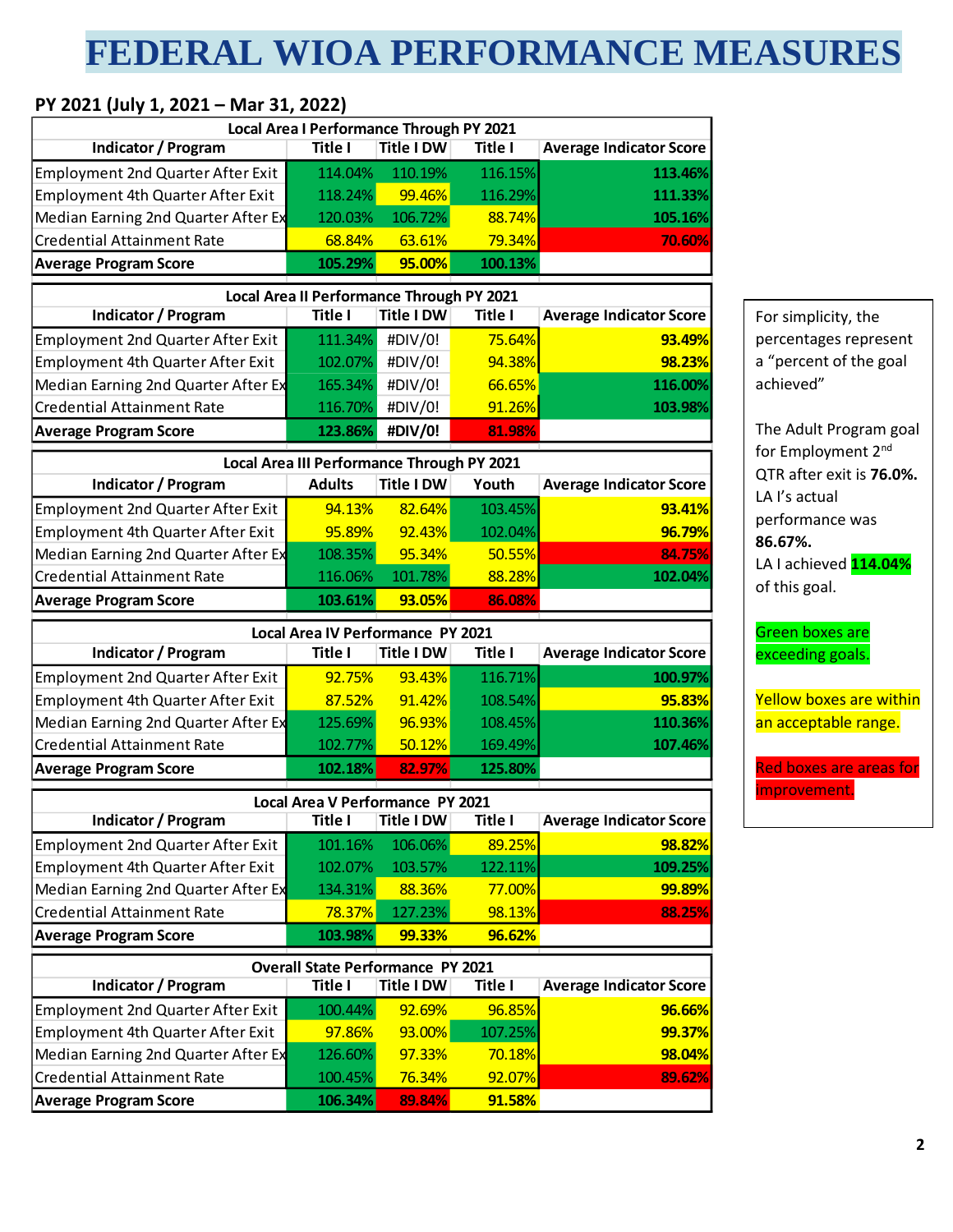## **FEDERAL WIOA PERFORMANCE MEASURES**

### **WIOA - Title I – Measurable Skills Gains for PY 2021**



This measure will build throughout the program year in order to reach these following goals:

**Adult Goal – 53.20% Dislocated Worker Goal – 69.30% Youth Goal – 57.60%**

### **WIOA - Title III – Wagner Peyser Performance**

| WIOA Title III - Wagner Peyser: PY 2021 |         |         |         |         |         |           |         |
|-----------------------------------------|---------|---------|---------|---------|---------|-----------|---------|
|                                         | LA I    | LA II   | LA III  | LA IV   | LA V    | Statewide | Goal    |
| <b>Employment Q2</b>                    | 66.7%   | 53.4%   | 64.4%   | 72.5%   | 68.9%   | 67.0%     | 70.6%   |
| <b>Employment Q4</b>                    | 68.0%   | 58.1%   | 61.7%   | 68.4%   | 67.2%   | 66.1%     | 69.8%   |
| <b>Median Earnings</b>                  | \$6,517 | \$6,096 | \$6,286 | \$6,669 | \$6.664 | \$6,580   | \$5,356 |

## **STATE PERFORMANCE MEASURES**

### **Training Resources**

From July 2021 through Mar 2022 Kansas spent over **\$3.3 million** dollars to train Kansans in demand occupations.

![](_page_2_Figure_10.jpeg)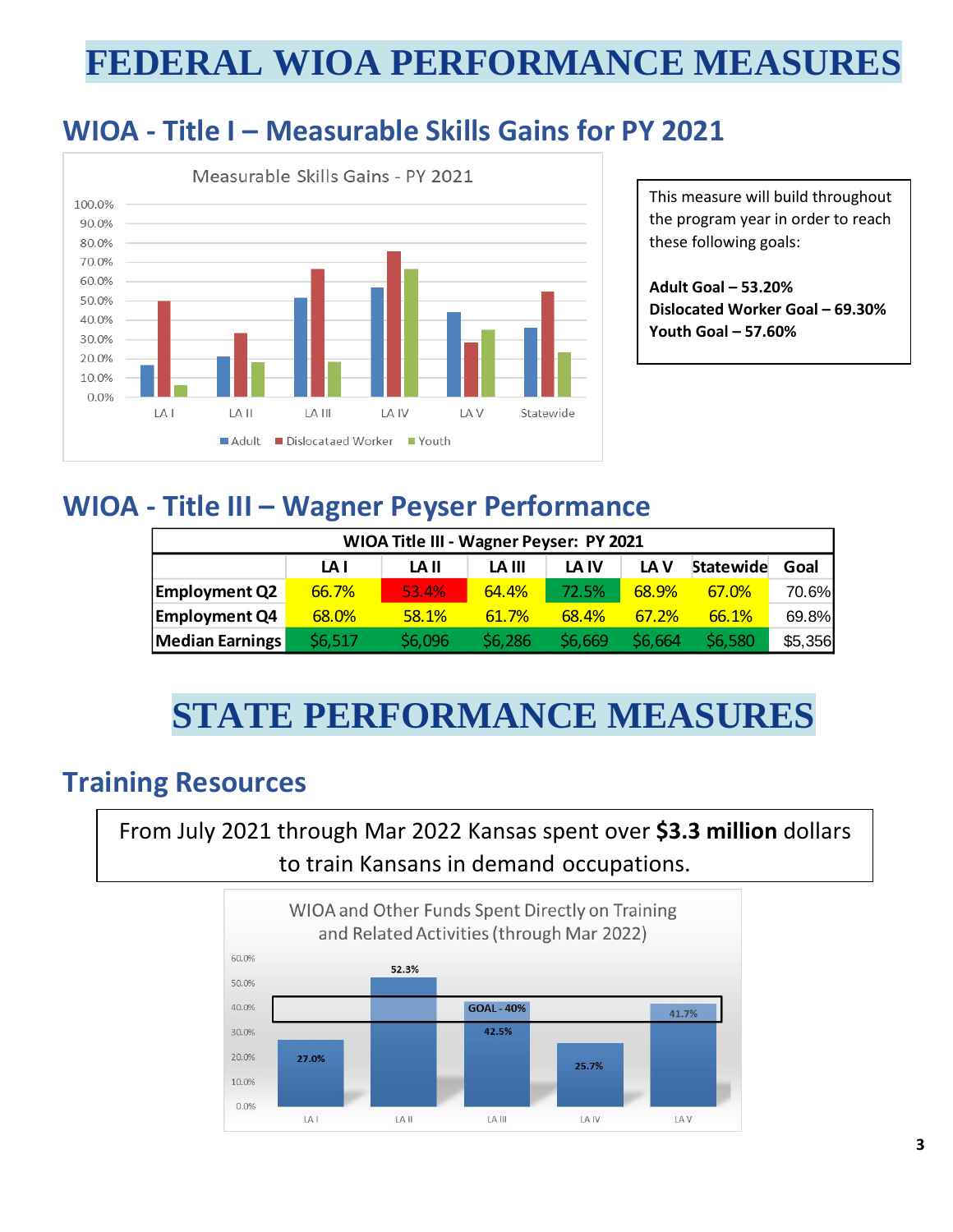#### **KANSAS**WORKS State Board Quarterly Expenditure/Performance Report Fiscal Year 2022/3rd Quarter

| <b>LOCAL AREA I</b>                                        |                      |                          |                   |                           |                               |                    |            |                  |             |                  |  |
|------------------------------------------------------------|----------------------|--------------------------|-------------------|---------------------------|-------------------------------|--------------------|------------|------------------|-------------|------------------|--|
| <b>PY21/FY22</b>                                           |                      |                          | <b>Youth Work</b> | <b>Direct Participant</b> |                               |                    | Percent of | Total            | Cost per    |                  |  |
| Q3 YTD                                                     | Current Allocation + | Operational              | Experience        | <b>Expenditures</b>       | <b>Percent Spent Directly</b> | <b>Total Funds</b> | Funds      | Partcpnts        | Participant | Balance          |  |
| 07/01/21-3/31/22                                           | Carry In             | Expenditures             | Percentage        | (trg & supp svcs)         | on Participant                | Expended           | Expended   | Served           | Served      | Remaining        |  |
| Administration                                             | 121,145.04 \$        | 88,888.92                |                   |                           |                               | 88,888.92          | 73.37%     |                  |             | 32,256.12        |  |
| Adult                                                      | 340,928.17           | 221,656.64<br>I S        |                   | 18,758.32                 | 7.8% \$                       | 240,414.96         | 70.52%     | $280 \quad $5$   | 858.62 \$   | 100,513.21       |  |
| Dislocated Worker                                          | 472,522.92 \$        | 172,108.18               |                   | 16,875.71                 | $8.9\%$ \$                    | 188,983.89         | 39.99%     | $39 \mid 5$      | 4,845.74    | 283,539.03<br>ΙS |  |
| Youth                                                      | 465,454.66 \$        | 196,954.07               | $22.7%$ \$        | 44,608.50                 | 18.5% \$                      | 241,562.57         | 51.90%     | $95 \mid 5$      | 2,542.76 \$ | 223,892.09       |  |
| A & DW Total                                               | 934,596.13 \$        | 393,764.82               |                   | 35,634.03                 | $8.3\%$ \$                    | 429,398.85         | 45.94%     | 319 <sup>5</sup> | 1,346.08 \$ | 505,197.28       |  |
| <b>WIOA Program Total</b>                                  | 1,278,905.75 \$      | 590,718.89               |                   | 80,242.53                 | 12.0% \$                      | 670,961.42         | 52.46%     | $733$ \$         | $915.36$ \$ | 607,944.33       |  |
|                                                            |                      |                          |                   |                           |                               |                    |            |                  |             |                  |  |
| Other funds/grants available (report all funds available): |                      |                          |                   |                           |                               |                    |            |                  | Cost per    |                  |  |
| <b>KHPOP</b>                                               | 288,964.37 \$        | 61,273.34                |                   | 34,921.02                 | 57.0% \$                      | 96,194.36          | 33.29%     |                  | #DIV/0!     | 192,770.01       |  |
| Rapid Response                                             | $61,109.50$ \$       | 26,061.63                |                   |                           | $0.0\%$ \$                    | 26,061.63          | 42.65%     |                  | <b>NA</b>   | 35,047.87        |  |
| Rapid Response Additional Assistance                       | $30,000.00$ \$       | $\overline{\phantom{a}}$ |                   | 30,000.00                 | 100.0% \$                     | 30,000.00          | 100.00%    |                  |             |                  |  |
| Vocational Rehabilitation - End Dependence Kansas          | 343,510.96 \$        | 343,510.98               |                   | 154,579.94                | 31.0% \$                      | 498,090.92         | 145.00%    |                  | #DIV/0!     | (154, 579.96)    |  |
| RASEG                                                      | 161,320.41 \$        | 21,535.94                |                   | 57,726.00                 | 72.8% \$                      | 79,261.94          | 49.13%     |                  | <b>NA</b>   | 82,058.47        |  |
| Total Other funds/grants:                                  | 884,905.24 \$        | 452,381.89               |                   | 277,226.96                | 38.0% \$                      | 729,608.85         | 82.45%     |                  | #DIV/0!     | 155,296.39       |  |
| <b>TOTALS (excluding youth):</b>                           | 1,819,501.37 \$      | 846,146.71               |                   | 312,860.99                | 27.0%                         | 1,159,007.70       | 63.70%     | 319 <sup>5</sup> | 3,633.25    | 660,493.67       |  |

| <b>LOCAL AREA II</b>                                       |                      |              |                   |                           |                               |                    |            |                   |             |              |
|------------------------------------------------------------|----------------------|--------------|-------------------|---------------------------|-------------------------------|--------------------|------------|-------------------|-------------|--------------|
| <b>PY21/FY22</b>                                           |                      |              | <b>Youth Work</b> | <b>Direct Participant</b> |                               |                    | Percent of |                   | Cost per    |              |
| Q3 YTD                                                     | Current Allocation + | Operational  | Experience        | Expenditures              | <b>Percent Spent Directly</b> | <b>Total Funds</b> | Funds      | <b>Total Part</b> | Participant | Balance      |
| 07/01/21-3/31/22                                           | Carry In             | Expenditures | Percentage        | (trg & supp svcs)         | on Participant                | Expended           | Expended   | Served            | Served      | Remaining    |
| Administration                                             | 258,801.53 \$        | 111,477.22   |                   |                           |                               | 111,477.22         | 43.07%     |                   |             | 147,324.31   |
| Adult                                                      | 888,647.70 \$        | 314,957.50   |                   | 332,802.93                | 51.4%                         | 647,760.43         | 72.89%     | $143 \quad$ \$    | 4,529.79    | 240,887.27   |
| <b>Dislocated Worker</b>                                   | 463,000.00 \$        | 14,374.84    |                   | 28,612.40                 | 66.6%                         | 42,987.24          | 9.28%      | $\sim$            | #DIV/0!     | 420,012.76   |
| Youth                                                      | 1,391,487.34 \$      | 319,843.66   | 45.80%            | 111,236.71                | 25.8%                         | 431,080.37         | 30.98%     | 95                | 4,537.69    | 960,406.97   |
| A & DW Total                                               | 1,351,647.70 \$      | 329,332.34   |                   | 361,415.33                | 52.3%                         | 690,747.67         | 51.10%     | 143               | 4,830.40 \$ | 660,900.03   |
| <b>WIOA Program Total</b>                                  | 2,743,135.04 \$      | 649,176.00   |                   | 472,652.04                | 42.1%                         | 1,121,828.04       | 40.90%     | $238$ \$          | 4,713.56 \$ | 1,621,307.00 |
|                                                            |                      |              |                   |                           |                               |                    |            |                   |             |              |
| Other funds/grants available (report all funds available): |                      |              |                   |                           |                               |                    |            |                   | Cost per    |              |
| Retain                                                     | 825,184.00 \$        | 32,949.58    |                   |                           | $0.0\%$ \$                    | 32,949.58          | 3.99%      |                   | #DIV/0!     | 792,234.42   |
| KHPOP (FY20-KHPOP-002)                                     | 237,528.46 \$        | 55,173.18    |                   | 69,169.93                 | 55.6%                         | 124,343.11         | 52.35%     |                   | #DIV/0!     | 113,185.35   |
| Pathway                                                    | 245,298.50 \$        | 4,040.10     |                   |                           | 0.0%                          | 4,040.10           | 1.65%      |                   | #DIV/0!     | 241,258.40   |
| Rapid Response (FY20-RR-002)                               | 8,520.32 \$          | 428.52       |                   |                           | 0.0%                          | 428.52             | 5.03%      |                   | #DIV/0!     | 8,091.80     |
| Rapid Response (FY21-RR-002)                               | 10,000.00            | 1,756.81     |                   |                           | 0.0%                          | 1,756.81           | 17.57%     |                   | #DIV/0!     | 8,243.19     |
| Reg Apprenticeship Expansion                               |                      | $\sim$       |                   | ۰                         | 0.0%                          | $\sim$             | #DIV/0!    |                   |             |              |
| Work-Based Learning                                        | 70,000.00 \$         | 32,675.03    |                   |                           | $0.0\%$ \$                    | 32,675.03          | 46.68%     | $\sim$            | #DIV/0!     | 37,324.97    |
| Total Other funds/grants:                                  | 1,396,531.28 \$      | 127,023.22   |                   | 69,169.93                 | 35.3% \$                      | 196,193.15         | 14.05%     | #REF!             | #REF!       | 1,200,338.13 |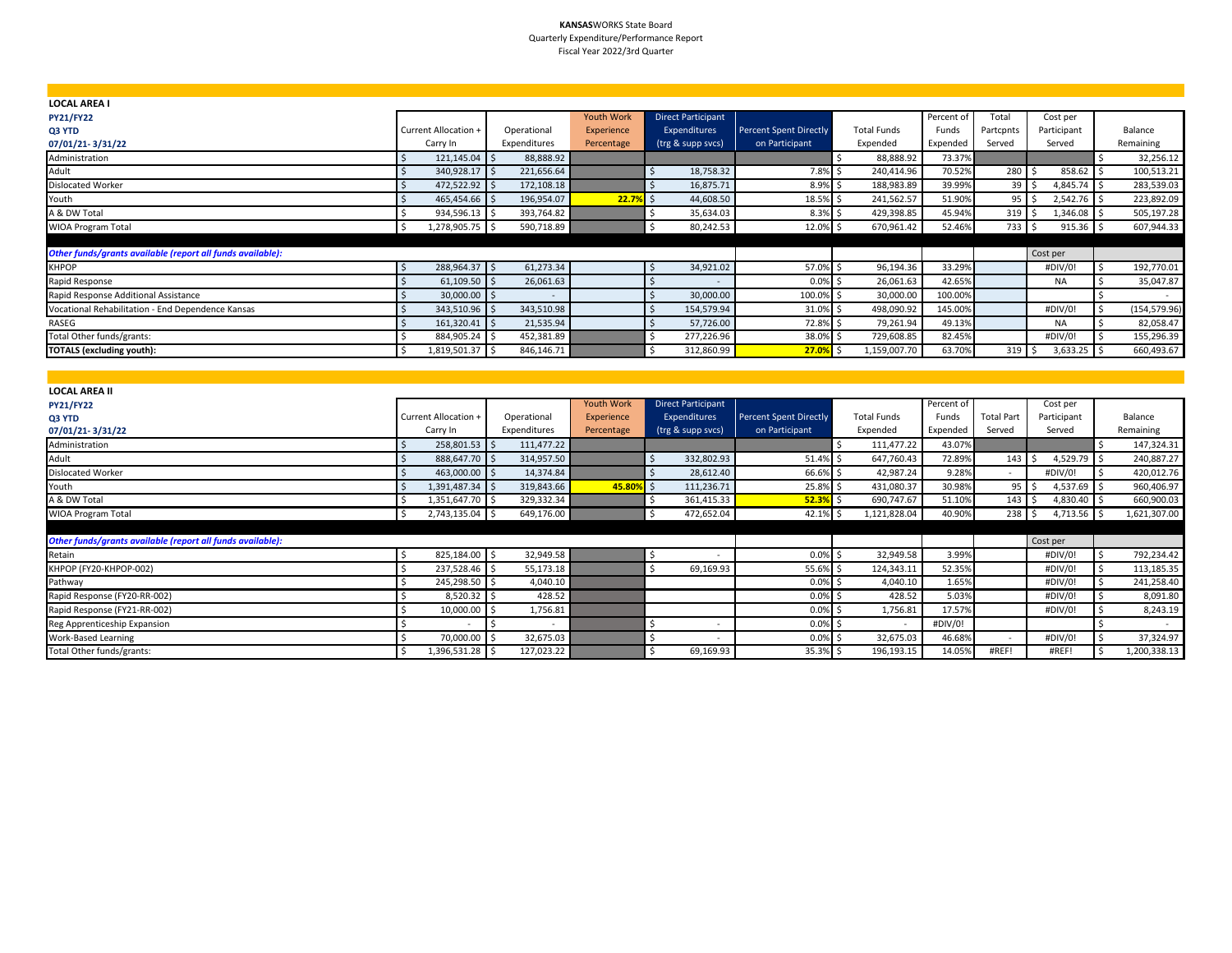#### **KANSAS**WORKS State Board Quarterly Expenditure/Performance Report

Fiscal Year 2022/3rd Quarter

| <b>TOTALS (excluding youth):</b>                            | 2,748,178.98 \$<br>\$ | 456,355.56   |            | Ŝ.<br>430,585.26          | 48.5% \$                      | 886,940.82         | 32.27%     | #REF!              | #REF!         | 1,861,238.16 |
|-------------------------------------------------------------|-----------------------|--------------|------------|---------------------------|-------------------------------|--------------------|------------|--------------------|---------------|--------------|
|                                                             |                       |              |            |                           |                               |                    |            |                    |               |              |
| <b>LOCAL AREA III</b>                                       |                       |              |            |                           |                               |                    |            |                    |               |              |
| <b>PY21/FY22</b>                                            |                       |              | Youth Work | <b>Direct Participant</b> |                               |                    | Percent of | Total              | Cost per      |              |
| Q3 YTD                                                      | Current Allocation +  | Operational  | Experience | Expenditures              | <b>Percent Spent Directly</b> | <b>Total Funds</b> | Funds      | Partcpnts          | Participant   | Balance      |
| 07/01/21-3/31/22                                            | Carry In              | Expenditures | Percentage | (trg & supp svcs)         | on Participant                | Expended           | Expended   | Served             | Served        | Remaining    |
| Administration                                              | 412,750.00 \$         | 268,895.36   |            |                           |                               | 268,895.36         | 65.15%     |                    |               | 143,854.64   |
| Adult                                                       | 1,252,293.00 \$       | 815,236.77   |            | 428,917.73                | 34.5% \$                      | 1,244,154.50       | 99.35%     | $201 \,$ \$        | $6,189.82$ \$ | 8,138.50     |
| <b>Dislocated Worker</b>                                    | 1,221,635.00 \$       | 147,961.85   |            | 25,749.39                 | 14.8% \$                      | 173,711.24         | 14.22%     | $24 \mid 5$        | 7,237.97 \$   | 1,047,923.76 |
| Youth                                                       | 1,465,982.00 \$       | 435,725.37   | $10.2%$ \$ | 29,331.65                 | $6.3%$ \$                     | 465,057.02         | 31.72%     | $45 \,$ $\uparrow$ | 10,334.60 \$  | 1,000,924.98 |
| A & DW Total                                                | 2,473,928.00 \$       | 963,198.62   |            | 454,667.12                | 32.1%                         | 1,417,865.74       | 57.31%     | $225$ \$           | $6,301.63$ \$ | 1,056,062.26 |
| WIOA Program Total                                          | 3,939,910.00 \$       | 1,398,923.99 |            | 483,998.77                | 25.7%                         | 1,882,922.76       | 47.79%     | 270S               | $6,973.79$ \$ | 2,056,987.24 |
|                                                             |                       |              |            |                           |                               |                    |            |                    |               |              |
| Other funds/grants available (report all funds available):  |                       |              |            |                           |                               |                    |            |                    | Cost per      |              |
| Grants w/no training resources (RR, KHPOP Impact, RA Accel) |                       |              |            |                           |                               | $\sim$             |            |                    |               |              |
| KHPOP- Yr 5 extension                                       | 203,400.00 \$         | 55,860.28    |            | 81,234.19                 | 59.3% \$                      | 137,094.47         | 67.40%     | 541S               | $253.41$ \$   | 66,305.53    |
| <b>OKEP</b>                                                 | 76,008.00 \$          | 44,197.11    |            | 7,395.14                  | 14.3% \$                      | 51,592.25          | 67.88%     | $43 \,$ \$         | $1,199.82$ \$ | 24,415.75    |
| RetainWorks                                                 | 149,272.00 \$         | 60,336.73    |            | $\overline{\phantom{a}}$  | 0.0%                          | 60,336.73          | 40.42%     | $\sim$             | #DIV/0!       | 88,935.27    |
| LAIII-Other non-State grants (EDA & YB)                     | 522,925.00 \$         | 187,954.98   |            | 27,434.64                 | 12.7%                         | 215,389.62         | 41.19%     | $29 \quad$         | 7,427.23 \$   | 307,535.38   |
| LAIII-Johnson Cnty Gov't Grant                              | 1,769,700.00 \$       | 179,159.50   |            | 529,773.21                | 74.7% \$                      | 708,932.71         | 40.06%     | $198 \quad $$      | 3,580.47 \$   | 1,060,767.29 |
| Total Other funds/grants:                                   | 2,721,305.00 \$       | 527,508.60   |            | 645,837.18                | 55.0%                         | 1,173,345.78       | 43.12%     | $811 \,$ \$        | 1,446.79 \$   | 1,547,959.22 |
| <b>TOTALS (excluding youth):</b>                            | 5,195,233.00 \$       | 1,490,707.22 |            | 1,100,504.30              | 42.5%                         | 2,591,211.52       | 49.88%     | $1,036$ \$         | $2,501.17$ \$ | 2,604,021.48 |

| <b>LOCAL AREA IV</b>                                       |                             |                      |                   |                           |                               |                    |            |                             |               |               |
|------------------------------------------------------------|-----------------------------|----------------------|-------------------|---------------------------|-------------------------------|--------------------|------------|-----------------------------|---------------|---------------|
| <b>PY21/FY22</b>                                           |                             |                      | <b>Youth Work</b> | <b>Direct Participant</b> |                               |                    | Percent of | Total                       | Cost per      |               |
| Q3 YTD                                                     | <b>Current Allocation +</b> | Operational          | Experience        | Expenditures              | <b>Percent Spent Directly</b> | <b>Total Funds</b> | Funds      | Partcpnts                   | Participant   | Balance       |
| 07/01/21-3/31/22                                           | Carry In                    | Expenditures         | Percentage        | (trg & supp svcs)         | on Participant                | Expended           | Expended   | Served                      | Served        | Remaining     |
| Administration                                             | 321,222.00 \$               | 192,234.41           |                   |                           |                               | 192,234.41         | 59.84%     |                             |               | 128,987.59    |
| Adult                                                      | 1,394,118.00 \$             | 861,398.18           |                   | 32,430.80                 | $3.6\%$ \$                    | 893,828.98         | 64.11%     | 624S                        | 1,432.42 \$   | 500,289.02    |
| <b>Dislocated Worker</b>                                   | 422,056.00 \$               | 408,324.39           |                   | 6,318.64                  | $1.5%$ \$                     | 414,643.03         | 98.24%     | 451S                        | $919.39$ \$   | 7,412.97      |
| Youth                                                      | 1,583,538.00 \$             | 548,769.62           | 17.7%             | 137,810.35                | 20.1% \$                      | 686,579.97         | 43.36%     | 56 <sub>5</sub>             | 12,260.36 \$  | 896,958.03    |
| A & DW Total                                               | 1,816,174.00                | 1,269,722.57<br>l \$ |                   | 38,749.44                 | 3.0%                          | 1,308,472.01       | 72.05%     | $1,075$ $\mid$ \$           | $1,217.18$ \$ | 507,701.99    |
| <b>WIOA Program Total</b>                                  | S,<br>3,399,712.00 \$       | 1,818,492.19         |                   | 176,559.79                | $8.8\%$ \$                    | 1,995,051.98       | 58.68%     | $1,131$ \$                  | 1,763.97 \$   | 1,404,660.02  |
|                                                            |                             |                      |                   |                           |                               |                    |            |                             |               |               |
| Other funds/grants available (report all funds available): |                             |                      |                   |                           |                               |                    |            |                             | Cost per      |               |
| Rapid Response                                             | 55,527.50 \$                | 10,885.53            |                   |                           | $0.0\%$ \$                    | 10,885.53          | 19.60%     | 1,867                       | $5.83$ \$     | 44,641.97     |
| Senior Community Services Employment Program & OKEP        | 870,158.00 \$               | 104,600.87           |                   | 229,587.62                | 68.7%                         | 334,188.49         | 38.41%     | $73 \mid 5$                 | $4,577.92$ \$ | 535,969.51    |
| KHPOP Year 5                                               | 373,356.00 \$               | 37,626.08            |                   | 23,746.47                 | 38.7% \$                      | 61,372.55          | 16.44%     | $47 \,$ S                   | 1,305.80 \$   | 311,983.45    |
| RETAIN 1 & 2                                               | 1,355,520.00 \$             | 123,191.01           |                   | 2,696.80                  | $2.1\%$ \$                    | 125,887.81         | 9.29%      | $43 \overline{\phantom{1}}$ | 2,927.62 \$   | 1,229,632.19  |
| <b>KAMP- America's Promise</b>                             | 1,416,147.00 \$             | 157,379.47           |                   | 193,402.92                | 55.1%                         | 350,782.39         | 24.77%     | $90 \mid 5$                 | 3,897.58 \$   | 1,065,364.61  |
| <b>DWG</b>                                                 | 566,315.00 \$               | 348,917.52           |                   | 212,659.34                | 37.9% \$                      | 561,576.86         | 99.16%     | 397 \$                      | $1,414.55$ \$ | 4,738.14      |
| CS DWG                                                     | 183,056.00 \$               | 38,073.10            |                   |                           | $0.0\%$ \$                    | 38,073.10          | 20.80%     | 423                         | $90.01$ \$    | 144,982.90    |
| KS Appr                                                    | 122,400.00<br>I\$           | 43,368.91            |                   | 54,600.00                 | 55.7% \$                      | 97,968.91          | 80.04%     | 47 <sup>1</sup>             | 2,084.44 \$   | 24,431.09     |
| United Way PCA                                             | 1,937,126.00 \$             | 68,736.03            |                   | 24,796.00                 | 26.5% \$                      | 93,532.03          | 4.83%      | 104                         | 899.35 \$     | 1,843,593.97  |
| One Workforce                                              | 298,111.00                  | 445,830.25<br>l s    |                   | 97,009.20                 | 17.9%                         | 542,839.45         | 182.09%    |                             | 67,854.93 \$  | (244, 839.45) |
| Pathway Home                                               | 298,000.00                  | 112,243.95           |                   |                           | $0.0\%$ \$                    | 112,243.95         | 37.67%     | 1,359                       | $82.59$ \$    | 24,706.05     |
| WBL                                                        | 77,500.00                   |                      |                   | 74,753.99                 |                               |                    |            | 15                          |               |               |
| HYPE/YEP//PACES/WERAP                                      | 136,950.00 \$               | 99,907.13            |                   | 35,086.49                 | 26.0%                         | 134,993.62         | 98.57%     |                             |               |               |
| Total Other funds/grants:                                  | 7,690,166.50                | 1,590,759.85<br>I \$ |                   | 948,338.83                | 37.3%                         | 2,539,098.68       | 33.02%     | $4,473$ \$                  | $567.65$ \$   | 5,151,067.82  |
| <b>TOTALS (excluding youth):</b>                           | 11,089,878.50 \$            | 2,860,482.42         |                   | 987,088.27                | 25.7%                         | 3,847,570.69       | 34.69%     | $4,924$ \$                  | 781.39 \$     | 7,242,307.81  |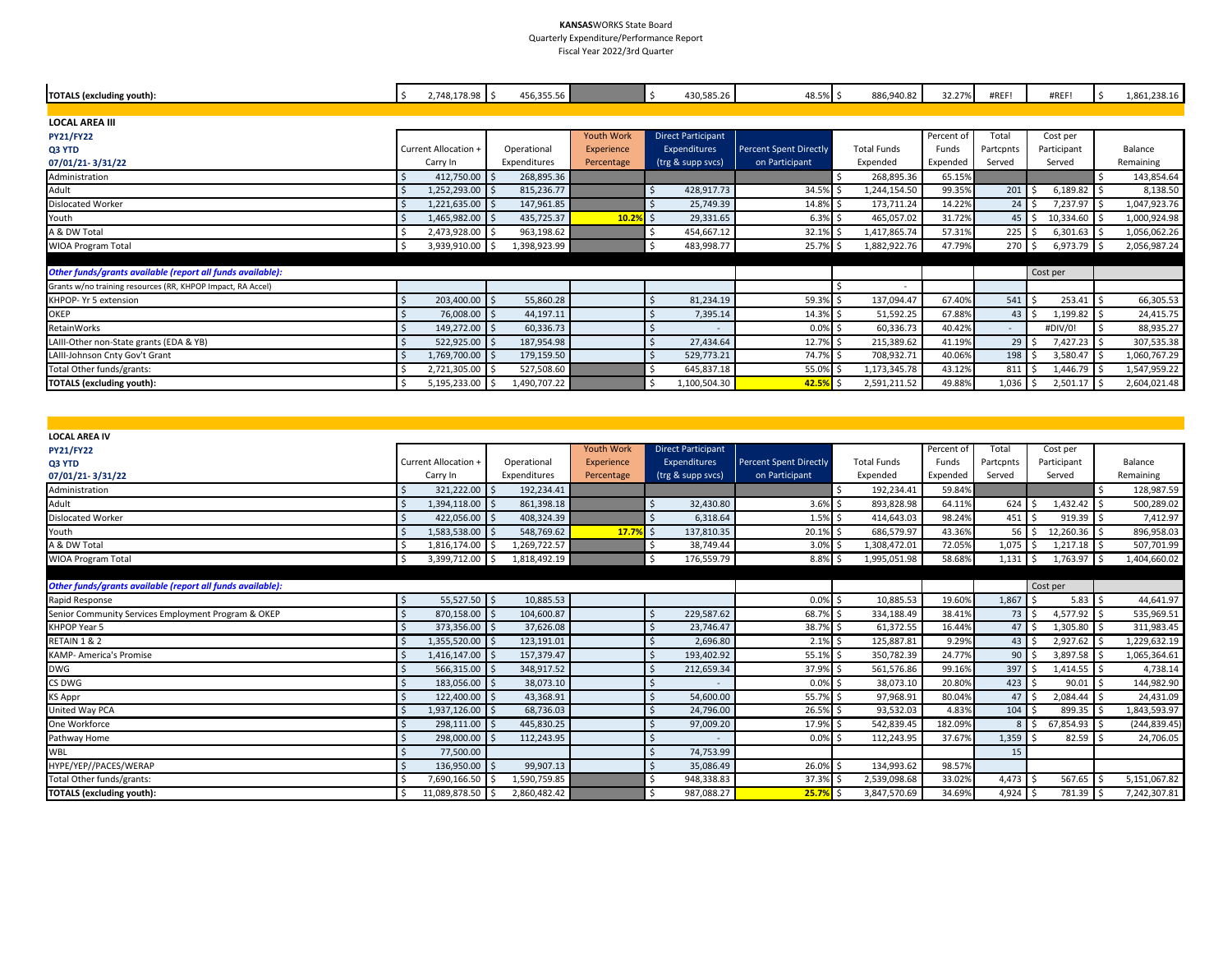#### **KANSAS**WORKS State Board Quarterly Expenditure/Performance Report Fiscal Year 2022/3rd Quarter

| <b>LOCAL AREA V</b>                                           |                                   |                      |                   |                                    |                               |                     |            |            |             |                               |
|---------------------------------------------------------------|-----------------------------------|----------------------|-------------------|------------------------------------|-------------------------------|---------------------|------------|------------|-------------|-------------------------------|
| <b>PY21/FY22</b>                                              |                                   |                      | <b>Youth Work</b> | <b>Direct Participant</b>          |                               |                     | Percent of | Total      | Cost per    |                               |
| Q3 YTD                                                        | Current Allocation +              | Operational          | <b>Experience</b> | Expenditures                       | <b>Percent Spent Directly</b> | <b>Total Funds</b>  | Funds      | Partcpnts  | Participant | Balance                       |
| 07/01/21-3/31/22                                              | Carry In                          | Expenditures         | Percentage        | (trg & supp svcs)                  | on Participant                | Expended            | Expended   | Served     | Served      | Remaining                     |
| Administration                                                | \$420,769.05                      | 219,492.52           |                   |                                    |                               | 219,492.52<br>Ś.    | 52.16%     |            |             | 201,276.53                    |
| Adult                                                         | 1,179,495.70                      | 524,011.68           |                   | 334,232.82<br>Ś                    | 38.9%                         | 858,244.50<br>Ś     | 72.76%     | 266        | 3,226.48    | 321,251.20                    |
| <b>Dislocated Worker</b>                                      | 775,890.93                        | 45,745.04            |                   | Ś<br>21,762.52                     | 32.2%                         | 67,507.56           | 8.70%      | 16         | 4,219.22    | 708,383.37                    |
| Youth                                                         | \$1,561,438.46                    | 522,594.33           | 20.09             | 167,420.31                         | 24.3%                         | 690,014.64          | 44.19%     | 93         | 7,419.51    | 871,423.82                    |
| A & DW Total                                                  | 1,955,386.63                      | 569,756.72           |                   | Ś<br>355,995.34                    | 38.5%                         | 925,752.06          | 47.34%     | 282        | 3,282.81    | 1,029,634.57                  |
| WIOA Program Total                                            | 3,516,825.09                      | Ŝ.<br>1,092,351.05   |                   | Ś<br>523,415.65                    | 32.4%                         | 1,615,766.70        | 45.94%     | 375        | 4,308.71    | 1,901,058.39<br>l S           |
|                                                               |                                   |                      |                   |                                    |                               |                     |            |            |             |                               |
| Other funds/grants available (report all funds available):    |                                   |                      |                   |                                    |                               |                     |            |            | Cost per    |                               |
| KHPOP 10/1/20-09/30/2021                                      | 551,740.40                        | 164,473.54           |                   | 163,689.42<br>Ś                    | 49.9%                         | 328,162.96          | 59.489     |            | #DIV/0!     | 223,577.44                    |
| Reg Apprenticeshhip State Expansion Grant                     | Ś<br>131,367.70                   | 51,759.20<br>- Ś     |                   | Ś<br>41,888.40                     | 44.7%                         | 93,647.60           | 71.29%     |            | #DIV/0!     | 37,720.10                     |
| Youth Set Aside Reg Apprenticeship                            | 65,000.00 \$<br>Ś                 | $\omega$             |                   | $\dot{\mathsf{s}}$<br>$\sim$       | #DIV/0!                       | Ś<br>$\sim$         | 0.00%      |            | #DIV/0!     | 65,000.00                     |
| <b>Work Based Learning Grant</b>                              | 70,000.00                         | 41,057.53<br>I\$     |                   | \$<br>$\overline{\phantom{a}}$     | 0.0%                          | 41,057.53<br>Ŝ.     | 58.65%     |            | #DIV/0!     | 28,942.47<br>Ŝ.               |
| Total Other funds/grants:                                     | \$<br>818,108.10                  | 216,232.74<br>l \$   |                   | Ś.<br>205,577.82                   | 48.7%                         | 421,810.56          | 51.56%     | $\sim$     | #DIV/0!     | 396,297.54<br>Ŝ.              |
| <b>TOTALS (excluding youth):</b>                              | <sup>\$</sup><br>2,773,494.73     | l s<br>785,989.46    |                   | <sup>\$</sup><br>561,573.16        | 41.7%                         | \$.<br>1,347,562.62 | 48.59%     | 282        | 1,495.78    | l \$<br>1,425,932.11          |
|                                                               |                                   |                      |                   |                                    |                               |                     |            |            |             |                               |
| STATE-WIDE                                                    |                                   |                      |                   |                                    |                               |                     |            |            |             |                               |
| <b>PY21/FY22</b>                                              |                                   |                      | Youth Work        | <b>Direct Participant</b>          |                               |                     | Percent of | Total      | Cost per    |                               |
| Q3 YTD                                                        | Current Allocation -              | Operational          | Experience        | Expenditures                       | <b>Percent Spent Directly</b> | <b>Total Funds</b>  | Funds      | Partcpnts  | Participant | Balance                       |
| 07/01/21-3/31/22                                              | Carry In                          | Expenditures         | Percentage        | (trg & supp svcs)                  | on Participant                | Expended            | Expended   | Served     | Served      | Remaining                     |
| Administration                                                | 1,534,687.62                      | 880,988.43           |                   |                                    |                               | Ś.<br>880,988.43    | 57.419     |            |             | 653,699.19                    |
| Adult                                                         | 5,055,482.57                      | 2,737,260.77<br>- Ś  |                   | 1,147,142.60<br>Ŝ                  | 29.5%                         | 3,884,403.37<br>\$. | 76.849     | 1,514      | 2,565.66    | 1,171,079.20                  |
| Dislocated Worker                                             | 3,355,104.85                      | 788,514.30           |                   | 99,318.66                          | 11.2%                         | 887,832.96<br>Ś     | 26.46%     | 530        | 1,675.16    | 2,467,271.89                  |
| Youth                                                         | 6,467,900.46                      | 2,023,887.05         | 23.3%             | 490,407.52                         | 19.5%                         | 2,514,294.57        | 38.87%     | 384        | 6,547.64    | 3,953,605.89                  |
| A & DW Total                                                  | 8,410,587.42                      | 3,525,775.07         |                   | 1,246,461.26<br>Ś                  | 26.1%                         | 4,772,236.33        | 56.74%     | 2,044      | 2,334.75    | 3,638,351.09                  |
| WIOA Program Total                                            | 14,878,487.88<br>\$.              | 5,549,662.12<br>l \$ |                   | 1,736,868.78<br>\$                 | 23.8%                         | 7,286,530.90        | 48.97%     | 2,428      | 3,001.04    | 7,591,956.98<br>۱Ś            |
|                                                               |                                   |                      |                   |                                    |                               |                     |            |            |             |                               |
| Other funds/grants available (report all funds available):    |                                   |                      |                   |                                    |                               |                     |            |            | Cost per    |                               |
| <b>KHPOP</b>                                                  | 1,654,989.23<br>-Ś                | 374,406.42           |                   | 372,761.03<br>S                    | 49.9%                         | 747,167.45          | 45.15%     |            | #DIV/0!     | 907,821.78<br>Ŝ.              |
| LA I Vocational Rehabilitation-End Dependence Kansas          | $\mathsf{S}$<br>343,510.96        | 343,510.98<br>l \$   |                   | 154,579.94<br>Ś                    | 31.0%                         | 498,090.92          | 145.00%    |            | #DIV/0!     | <sup>\$</sup><br>(154,579.96) |
| Rapid Response (LA III & LA V not included)                   | 165,157.32<br><sup>5</sup>        | 39,132.49            |                   | 30,000.00                          | 43.4%                         | 69,132.49           | 41.86%     |            | #DIV/0!     | 96,024.83                     |
| LA III - OKEP                                                 | 76,008.00<br>Ś                    | 44,197.11            |                   | 7,395.14                           | 14.3%                         | 51,592.25           | 67.88%     |            | #DIV/0!     | 24,415.75<br>Ŝ.               |
| Reg Apprenticeship State Expansion Grant (LA I, LA IV, LA V)  | 415,088.11                        | 116,664.05           |                   | 154,214.40                         | 56.9%                         | 270,878.45          | 65.26%     |            | #DIV/0!     | 144,209.66                    |
| Reg Apprenticeship State Apprenticeship Expansion (Youth LAV) | 65,000.00<br>Ś                    |                      |                   |                                    | #DIV/0!                       |                     | 0.00%      |            | #DIV/0!     | Ŝ.<br>65,000.00               |
| LA III - Johnson & Wyandotte County Cares Act                 | 2,292,625.00                      | 367,114.48           |                   | 557,207.85                         | 60.3%                         | 924,322.33          | 40.329     |            | #DIV/0!     | 1,368,302.67                  |
| LA IV - MUS DW                                                | 298,111.00                        | 445,830.25           |                   | 97,009.20                          | 17.9%                         | 542,839.45          | 182.099    |            | #DIV/0!     | (244,728.45<br>Ŝ.             |
| LA IV - United Way PCA                                        | 1,937,126.00                      | 68,736.03            |                   | 24,796.00<br>Ŝ                     | 26.5%                         | 93,532.03           | 4.83%      |            | #DIV/0!     | 1,843,593.97                  |
| LA IV - KAMP (H-1B Visa Grant)                                | 1,416,147.00                      | 157,379.47           |                   | 193,402.92                         | 55.1%                         | 350,782.39          | 24.77%     |            | #DIV/0!     | 1,065,364.61<br>Ŝ.            |
| LA IV - Senior Comm. Service Program & OKEP                   | 870,158.00                        | 104,600.87<br>I \$   |                   | 229,587.62<br>S.                   | 68.7%                         | 334,188.49<br>\$    | 38.41%     |            | #DIV/0!     | Ŝ.<br>535,969.51              |
| LA IV - HYPE/YEP                                              | 136,950.00                        | 99,907.13            |                   | 35,086.49<br>-Ś                    | 26.0%                         | 134,993.62<br>\$.   | 98.57%     |            | #DIV/0!     | 1,956.38<br><sup>\$</sup>     |
| LA IV - RETAIN                                                | 1,355,520.00                      | 123,191.01           |                   | 2,696.80<br>Ś                      | 2.1%                          | 125,887.81<br>Ś     | 9.29%      |            | #DIV/0!     | 1,229,632.19<br>Ŝ.            |
| LA IV - DWG                                                   | 566,315.00                        | 348,917.52           |                   | 212,659.34<br><sup>\$</sup>        | 37.9%                         | 561,576.86<br>\$    | 99.16%     |            | #DIV/0!     | <sup>\$</sup><br>4,738.14     |
| LA IV - Pathway Home                                          | 298,000.00<br>$\zeta$             | 112,243.95           |                   | $\zeta$                            | 0.0%                          | 112,243.95<br>\$    | 37.67%     |            |             |                               |
| LAII & IV Work-Based Learning                                 | 147,500.00                        | 32,675.03            |                   | 74,753.99                          | 4255.1%                       | 1,756.81            | 1.19%      |            | #DIV/0!     | 145,743.19                    |
| Total Other funds/grants:                                     | 12,038,205.62<br>Ś                | 2,778,506.79         |                   | 2,146,150.72<br>S                  | 43.6%                         | 4,924,657.51        | 40.91%     | $\sim$     | #DIV/0!     | 7,113,548.11<br>Ŝ.            |
| <b>TOTALS (excluding youth):</b>                              | 20,448,793.04 \$<br><sup>\$</sup> | 6,304,281.86         |                   | $\mathsf{\hat{S}}$<br>3,392,611.98 | 35.0%                         | Ś<br>9,696,893.84   | 47.42%     | $2,044$ \$ | 4,744.08    | $\sqrt{5}$<br>10,751,899.20   |

*\*Direct Training Expenditure (Policy 5-08-00)*